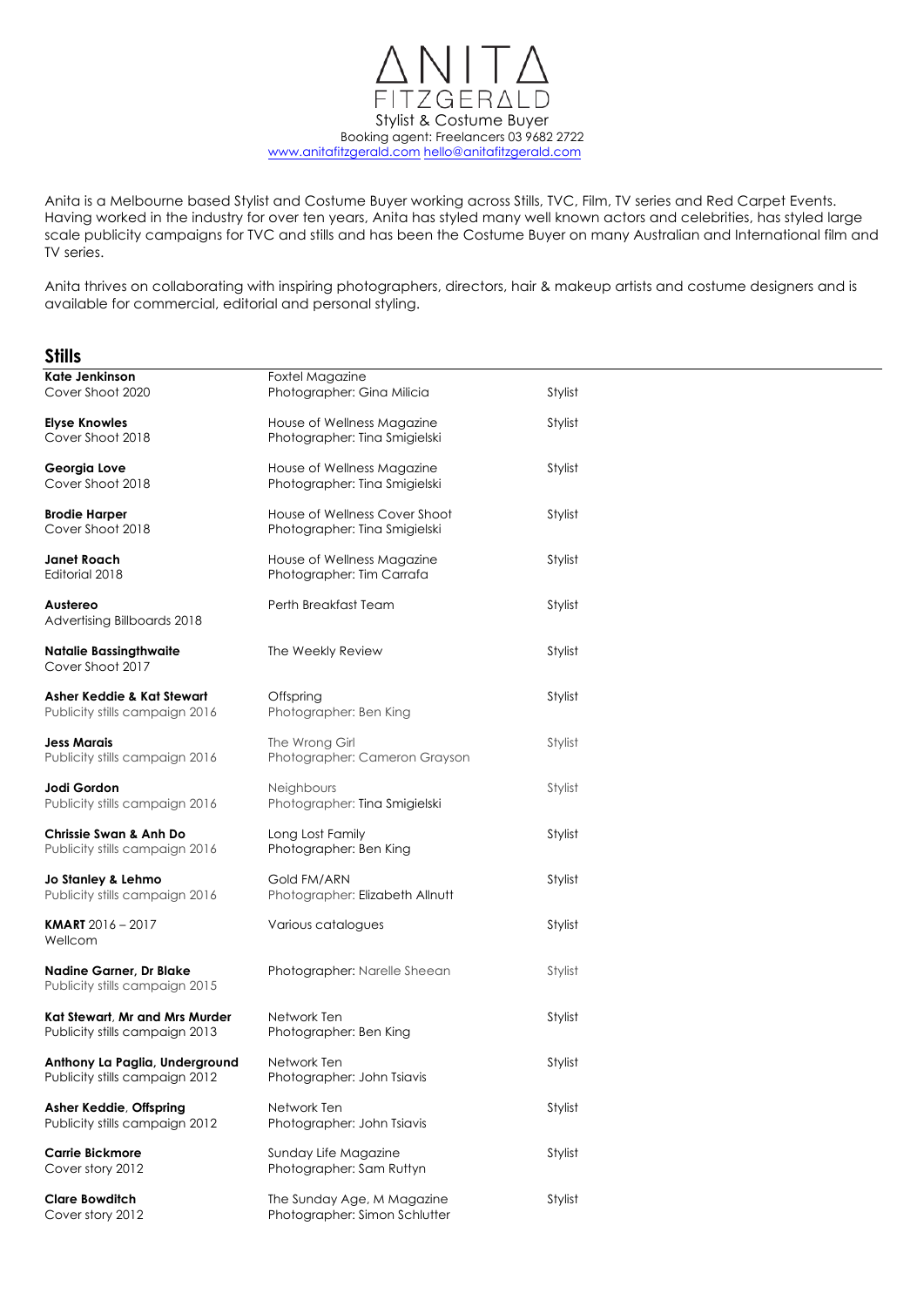| Asher Keddie, Carrie Bickmore,<br><b>Hamish Blake and</b><br><b>Adam Hills</b><br>Cover story 2012                           | <b>TV Week Magazine</b><br>TV Week Gold Logie Nominees<br>Photographer: Tina Smigielski | Stylist |
|------------------------------------------------------------------------------------------------------------------------------|-----------------------------------------------------------------------------------------|---------|
| Shaun Micallef, Amanda Keller<br><b>Charlie Pickering, Josh Thomas</b><br><b>Talking Bout Your Generation</b><br>Stills 2012 | OK Magazine<br>Photographer: Tina Smigielski                                            | Stylist |
| <b>Asher Keddie</b><br>Cover story 2012                                                                                      | <b>TV Week</b><br>Photographer: Tina Smigielski                                         | Stylist |
| Lisa McCune, Matt Day<br>Publicity stills campaign 2012                                                                      | Network Ten, Reef Doctors<br>Photographer: Ellis Parrinder                              | Stylist |
| Kate Langbroek, Dave Hughes<br>Publicity stills campaign 2012                                                                | Nova FM<br>Photographer: David Cook                                                     | Stylist |
| Rodger Corser, Jolene Anderson<br>Publicity stills campaign 2011                                                             | Network Ten/Rush<br>Photographer: Adam Haddrick                                         | Stylist |
| <b>Offspring Cast</b><br>Publicity stills campaign 2010                                                                      | Network Ten<br>Photographer: Andrew Maccoll                                             | Stylist |
| <b>Rush Cast</b><br>Publicity stills campaign 2009                                                                           | Network Ten<br>Photographer: Gina Milicia                                               | Stylist |
| <b>Hamish and Andy</b><br>Aria Awards shoot 2009                                                                             | Network Ten<br>Photographer: Adam Haddrick                                              | Stylist |
| <b>Rush Cast</b><br>Publicity stills campaign 2009                                                                           | Network Ten<br>Photographer: Gina Milicia                                               | Stylist |

**Film & TV**

**Ruby Rose, James Mathison** Metwork Ten Stylist<br>TV series 2009 The 7PM Project

The 7PM Project

| Clickbait<br>Netflix TV Series, 3 eps, 2019             | <b>Carnivores Productions</b><br>Cost Designer: Mariot Kerr                 | Costume Buyer                          |
|---------------------------------------------------------|-----------------------------------------------------------------------------|----------------------------------------|
| Secret Bridesmaids' Business<br>TV series, 6 eps, 2019  | Seven Studios<br>Costume Designer: Penny Dickinson                          | Costume Buyer                          |
| <b>Five Bedrooms</b><br>TV series, 8 eps, 2018/19       | Network Ten/Hoodlum Productions<br>Costume Designer: Shauna Lovisetto       | Costume Buyer                          |
| The Whistleblower<br>Feature Film, 2018                 | Whistle Movie Productions<br>Costume Designer: Katherine Milne              | Costume Buyer                          |
| Ali's Wedding<br>Feature Film 2015                      | <b>Matchbox Pictures</b><br>Costume Designer: Anna Borghesi                 | Costume Buyer                          |
| Spin Out<br>Feature Film 2015                           | <b>Sony Pictures</b><br>Costume Designer: Aphrodite Kondos                  | Costume Buyer                          |
| Winners & Losers S5<br>TV Series 13 eps 2015            | Seven Network<br>Costume Designer: Kate Seeley                              | Costume Buyer                          |
| Winners & Losers S4<br>TV Series 13 eps 2014            | Seven Network<br>Costume Designer: Kate Seeley                              | Costume Buyer                          |
| <b>House Husbands S3</b><br>TV Series 13 eps 2014       | Playmaker<br>Costume Designer: Erin Roche                                   | Costume Buyer                          |
| Ja'mie Private School Girl<br>TV Series 6 eps 2013      | Princess Pictures/HBO<br>Costume Designer: Kitty Stuckey                    | Costume Buyer                          |
| Jonah From Tonga<br>TV Series 6 eps 2013                | Princess Pictures/HBO<br>Costume Designer: Kitty Stuckey                    | Costume Buyer                          |
| The Project<br>TV Series 36 eps 2012                    | Carrie Bickmore, Charlie Pickering<br>Dave Hughes, Ruby Rose<br>Network Ten | Stylist                                |
| <b>Everybody Dance Now</b><br>TV series 4 episodes 2012 | Jason Derulo<br>Fremantle Media                                             | Personal dresser<br>Stylist: Pip Cooke |